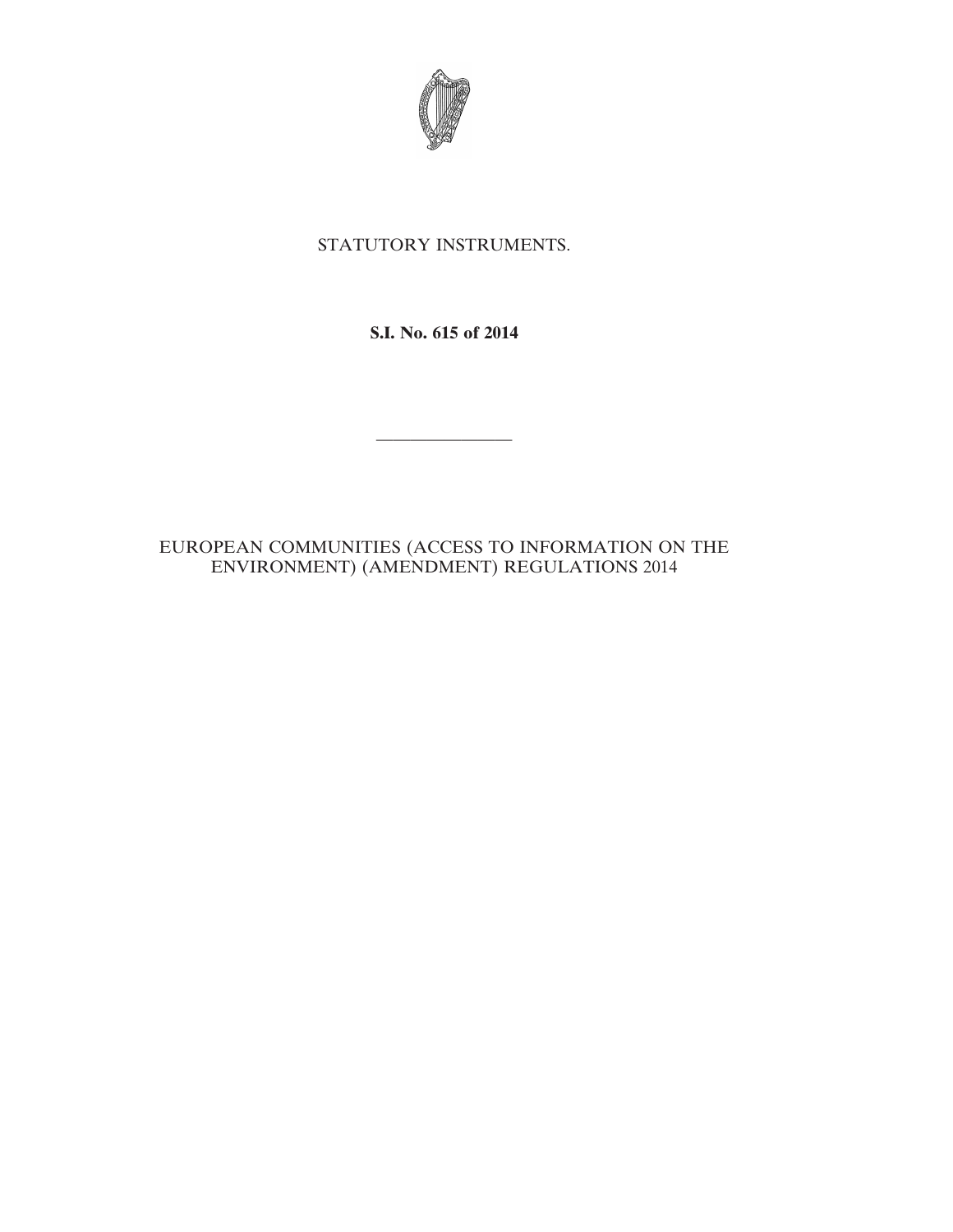### EUROPEAN COMMUNITIES (ACCESS TO INFORMATION ON THE ENVIRONMENT) (AMENDMENT) REGULATIONS 2014

I, ALAN KELLY, Minister for the Environment, Community and Local Government, in exercise of the powers conferred on me by section 3 of the European Communities Act 1972 (No. 27 of 1972) and for the purpose of giving further effect to Directive 2003/4/EC of the European Parliament and of the Council of 28 January 2003, hereby make the following regulations:

#### *Citation*

1. These Regulations may be cited as the European Communities (Access to Information on the Environment) (Amendment) Regulations 2014.

2. These Regulations, the European Communities (Access to Information on the Environment) Regulations 2007 and the European Communities (Access to Information on the Environment) Regulations 2011 may be cited together as the European Communities (Access to Information on the Environment) Regulations 2007 to 2014 and should be construed together as one.

### *Interpretation*

3. In these Regulations, "Regulations of 2007" refers to the European Communities (Access to Information on the Environment) Regulations 2007, (S.I. No. 133 of 2007).

"Regulations of 2011" refers to the European Communities (Access to Information on the Environment) Regulations 2011, (S.I. No. 662 of 2011).

*Amendment of Article 15 of the Regulations of 2007, as amended by Article 8 of the Regulations of 2011*

4. (*a*) The Regulations of 2007, as amended by the Regulations of 2011 are amended by the substitution of the following for article 15(3):

> "Subject to sub-article (4), a fee of  $\epsilon$ 50 shall be charged for making an appeal to the Commissioner under article 12."

(*b*) The substitution of the following for article 15(4):

"In respect of an appeal pursuant to article 12 by—

- (*a*) a holder of a medical card,
- (*b*) a dependant of a holder of a medical card, or

*Notice of the making of this Statutory Instrument was published in "Iris Oifigiúil" of* 6*th January*, 2015.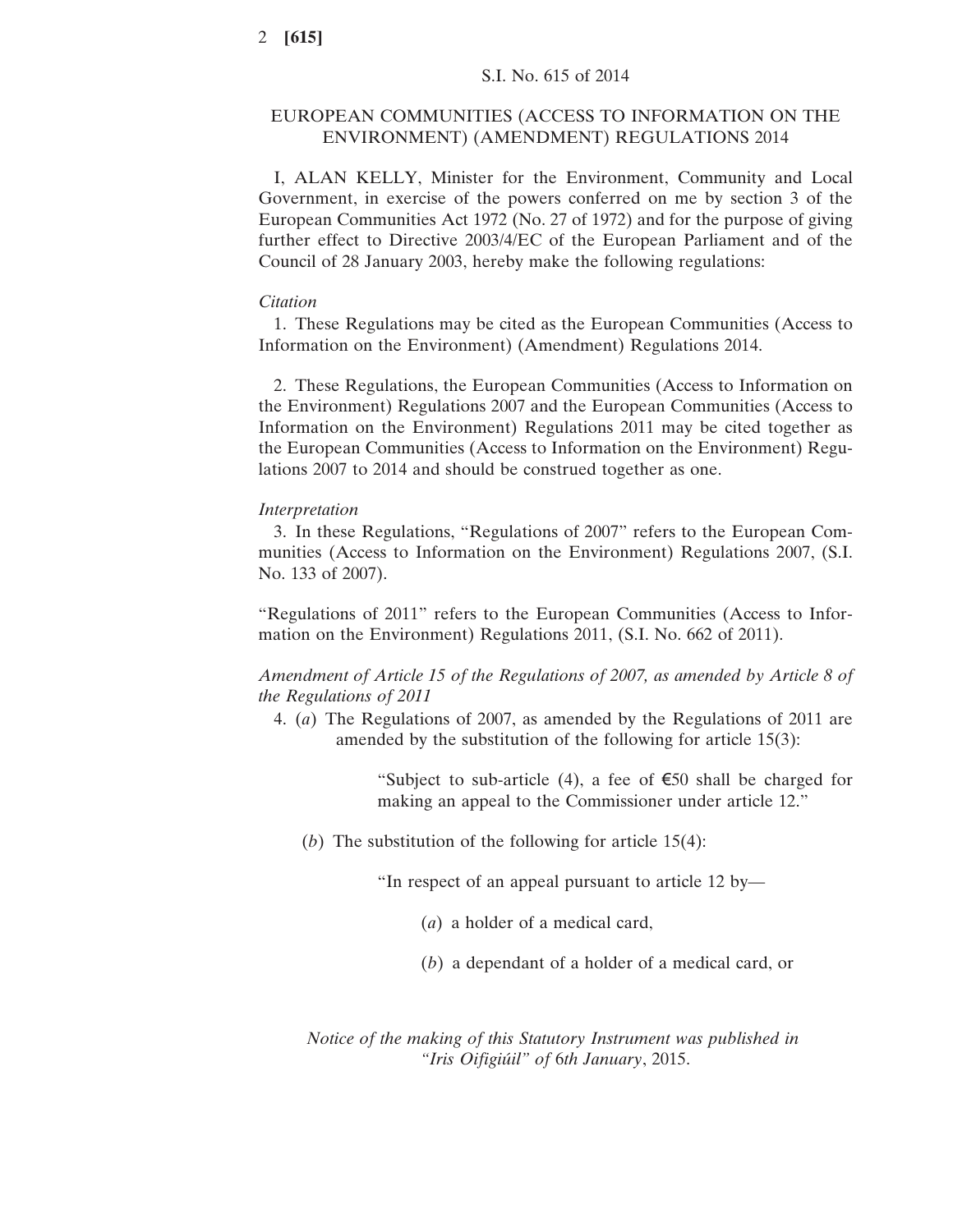# **[615]** 3

(*c*) a person referred to in article  $12(3)(b)$ ,

the fee charged shall be  $\mathsf{E}15."$ 



GIVEN under the Official Seal of the Minister for the Environment, Community and Local Government, 19 December 2014.

ALAN KELLY, Minister for the Environment, Community and Local Government.